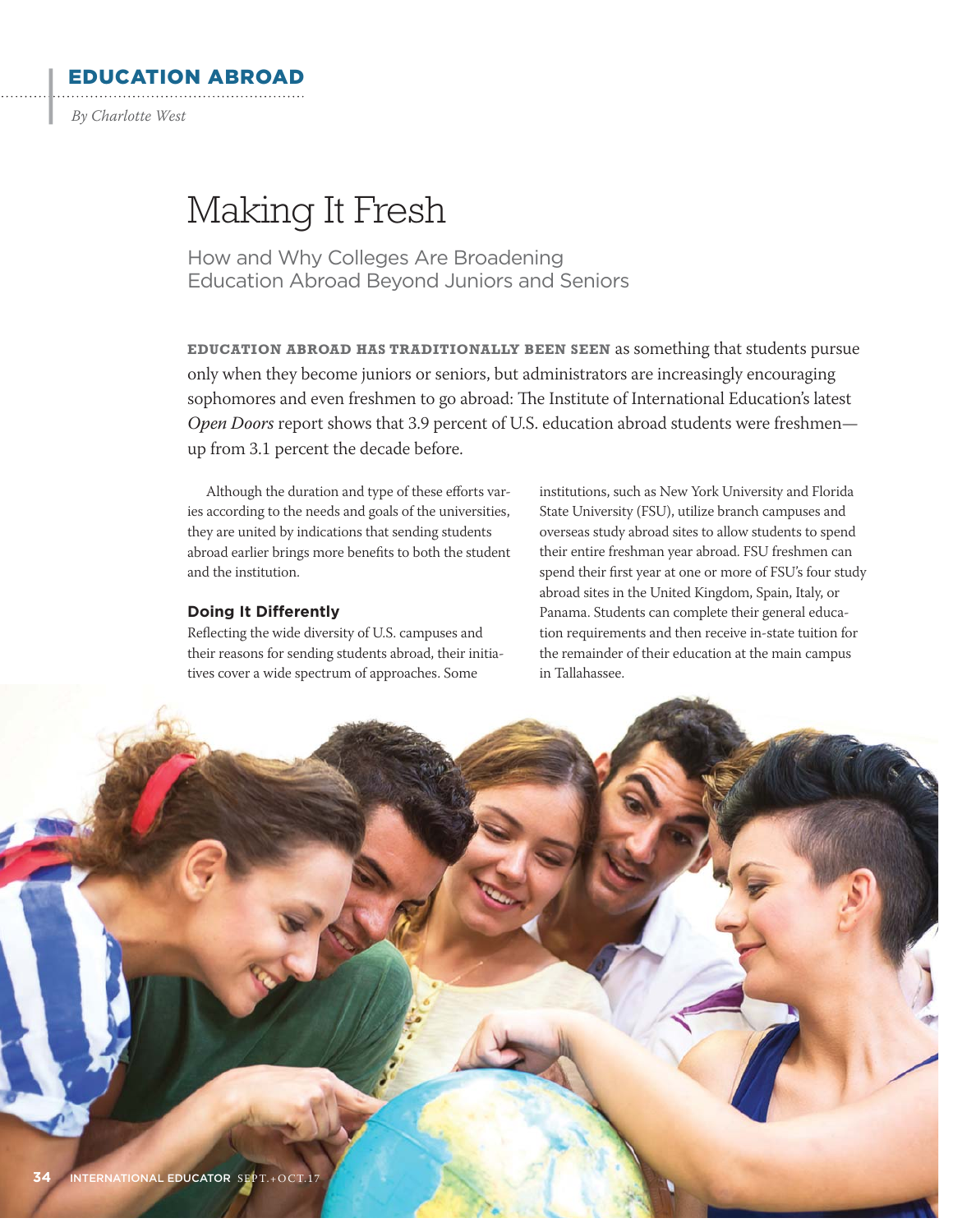Other institutions use their own overseas sites to offer short-term first-year programs abroad. Freshmen at St. John's University, for instance, take a seven-day trip to the institution's campus in Rome and studyabroad site in Paris as an experiential component of a full-semester course.

St. John's University has also used its first-year abroad program, Global Passport, as a way to encourage underserved populations to study abroad. More than half of its students identify as students of color and about 40 percent of them are eligible for Pell grants. To keep costs down, they have chosen an embedded model with the seven-day immersion experience, for which students are charged only a \$500 program fee plus the cost of airfare.

Pitt Plus3, an interdisciplinary program between the Swanson School of Engineering and the College of Business Administration at the University of Pittsburgh (Pitt), takes freshmen in both schools abroad for two weeks immediately following their spring semester to explore an industry in a particular country.

"Plus3 is an early exposure program aimed toward increasing the global competence of all [business and engineering] students prior to graduating," says Bryan Schultz, director of international programs in the College of Business Administration.

Other institutions have recently implemented initiatives that take all freshmen abroad. Since 2015, every first-year student at Agnes Scott College has taken part in a week-long global immersion experience embedded within a globally themed class that takes place in the middle of spring semester. The program fees are included in tuition at no additional cost to students.

# **Benefitting Students**

"This formative experience can help shape students' trajectories at the institution**—**what major they choose, their area of focus, etc.," says Janelle S. Peifer, an assistant professor in psychology at Agnes Scott.

In fact, data collected from students for a campus longitudinal study indicated significant gains in Agnes Scott students' intercultural competence and overall engagement with the college after their freshman immersion experience compared with baseline data.

While Pitt and Agnes Scott have created short-term travel opportunities for freshmen, other institutions allow students to spend full semesters of their first year abroad. University of Tampa's commitment to

# **VOICES FROM THE FIELD** Practical Advice

" Develop the program around an easy-to-understand, nontechnical theme to help communicate the focus of the program to incoming freshmen."

## *—Bryan Schultz, University of Pittsburgh*

" Be purposeful in selecting qualified students for their academic capability, open-minded attitudes, and mature self-care and transitional skills."

# *—Janice Finn, Arcadia University*

"Integrate first-year programming into existing strategic plans and tap into external community partners as well as internal stakeholders."

#### *—Marca Bear, University of Tampa*

" Create partnerships with program providers to meet the unique challenges of this age group."

*—Elaine Meyer-Lee, Agnes Scott College*

"Parents are very involved with freshmen. We provide multiple parent-focused predeparture sessions. We also provide slightly more service than we would for other groups. For example, we almost always require students to fly with us because we find that assuages so many of the parents' concerns and brings them on board."

#### *—Matthew Pucciarelli, St. John's University*

building up students' international competence spurred the creation of a four-year pipeline beginning with a first-year semester abroad option in Dublin, Ireland, or Seville, Spain.

The program helps students plan for additional international experiences later in their college careers. "Faculty mentors provide reentry programming and assist students in deepening their global experience through internationally themed academic programs or planning for another international experience," says Marca Bear, associate dean of international programs at Tampa.

# **Going Early and Often**

Valerie Quickel traveled to China as a freshman—along with a cohort of 26 other University of Pittsburgh engineering and business students—to learn about the smartphone industry, and says the experience both deepened her academic understanding and whetted an appetite to study abroad again.